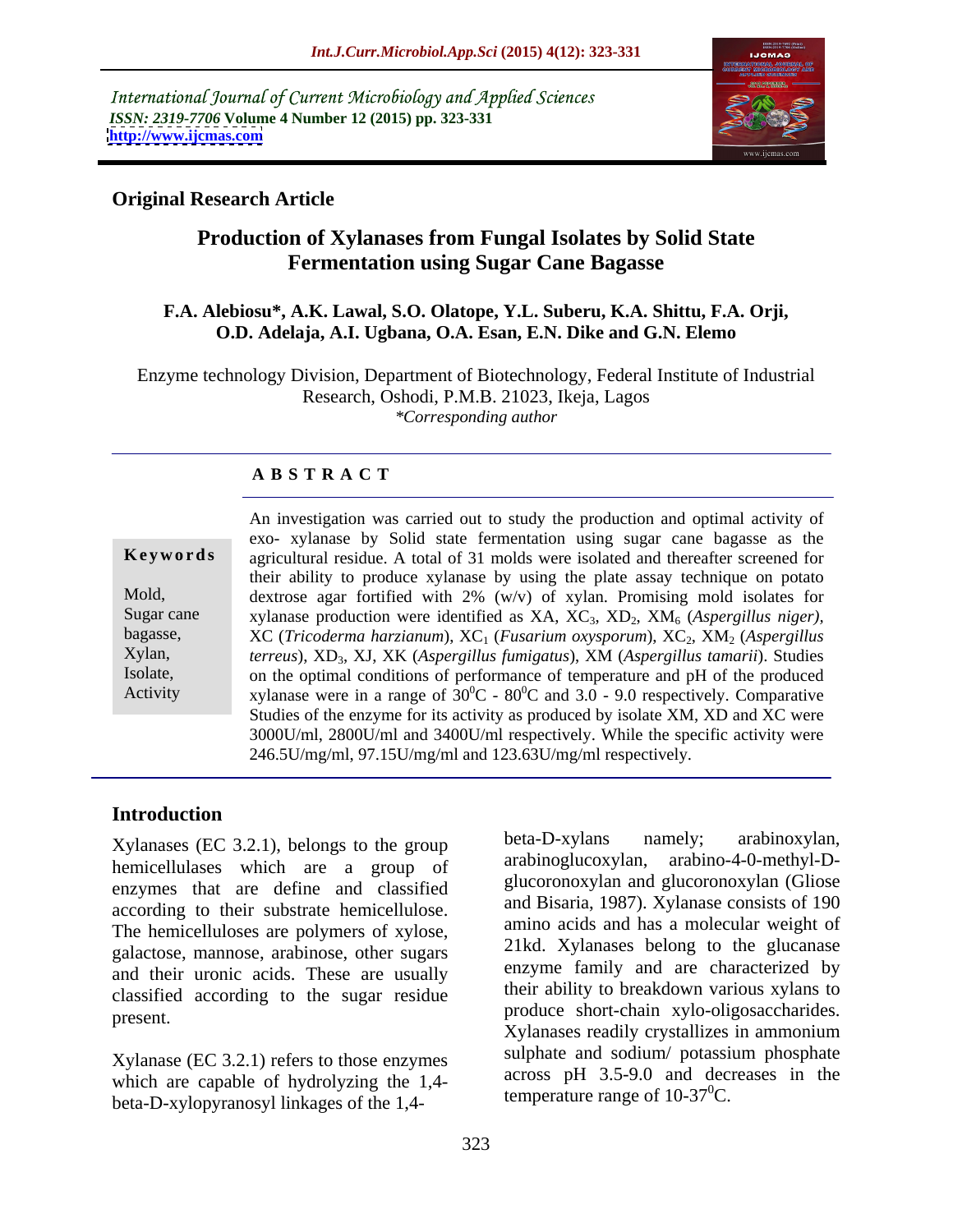Haltrich *et al.* (1996), gave an over view of chlorine-free bleaching (such as peroxide or fungal xylanases and showed that the ozone bleaching) can achieve brighter enzyme can be produced by a number of microorganisms including bacteria, yeasts Xylanases also improves silage (or chemical and filamentous fungi such as *Trichoderma sp*, *Bacillus sp*, *Aspergillus sp*, *Fusarium sp, Penicillum sp, Rhizomucor sp,Talaromyces sp* and many more. These fungi produced ruminants.(Great Vista, 2009). Xylanases xylanase extracellularly, with a wide range hasbeen extracted from many different of activities from 4-400 IU/ml using various fungi and bacteria (Gliose and Bisaria, substrates both in submerged and solid state 1987). Information on xylanases production fermentation (SSF) processes. Extracellular along with other several industrial enzymes, enzymes are considered important from the are very scarce because they are protected industrial point of view as they ease the extraction procedure. Although a number of xylanase productions were performed using This study reports isolation, screening, the submerged system, solid state fermentation production and properties of xylanases was found to be more economical mainly produced through solid state fermentation by due to the cheap and abundant availability of agricultural wastes which can be used as substrates. Besides that, SSF offers distinct advantages over submerged fermentation including economy of space needed for **Collection of Sample** fermentation; simplicity of the fermentation media; no requirement for complex Decaying woods sample were collected machinery; equipment and control systems; from four (4) locations in Lagos state using greater compactness of the fermentation sterile polythene nylon and Mc-Cartney vessel owing to a lower water volume; bottles. The samples were taken to the greater product yield; reduced energy demand; lower capital and low recurring expenditures in industrial operation; easier scale up processes; lesser volume of solvent needed for product recovery; superior yields; absence of foam build up and easier One (1) g of each of the samples was control of contaminants due to the low moisture level in the system (Pandey, 1992).

Xylanases have proven useful in many ways such as in the food industry where it is used dilution in duplicates. From an appropriate in bread making (Mora- Alvarex, 2009); dilution of  $10^{-2}$   $10^{-3}$   $10^{-4}$  1.0 ml was taken improved animal feeds by improving<br>digestibility, which also improves the digestibility, which also improves the respectively and thereafter, cool but molten quality of the animal litter; Bio-bleaching Potato Dextrose Agar (PDA) supplemented paper pulp leading to a reduction in organo- with 0.014g streptomycin to inhibit bacterial chlorine pollutants such as dioxin from growth, was poured onto the Petri dish using paper making processes. In addition, pour plate method. The plates were then

results with the addition of xylanase. fermentative composting) resulting in quality silage and improves subsequent rate of plant cell wall digestion by by patent rights.

some species of fungal isolates.

## **Materials and Methods**

## **Collection of Sample**

laboratory within one hour of sampling for isolation of xylanase producing fungi.

#### **Isolation of Fungal Isolates**

accurately and aseptically weighed separately into 10ml of sterile distilled water and mixed vigorously for 10 min. The samples were diluted in ten folds serial  $10^{-4}$  1.0 ml was taken  $-4$  1.0 ml westeken 1.0 ml was taken and dispensed into sterile Petri dish plates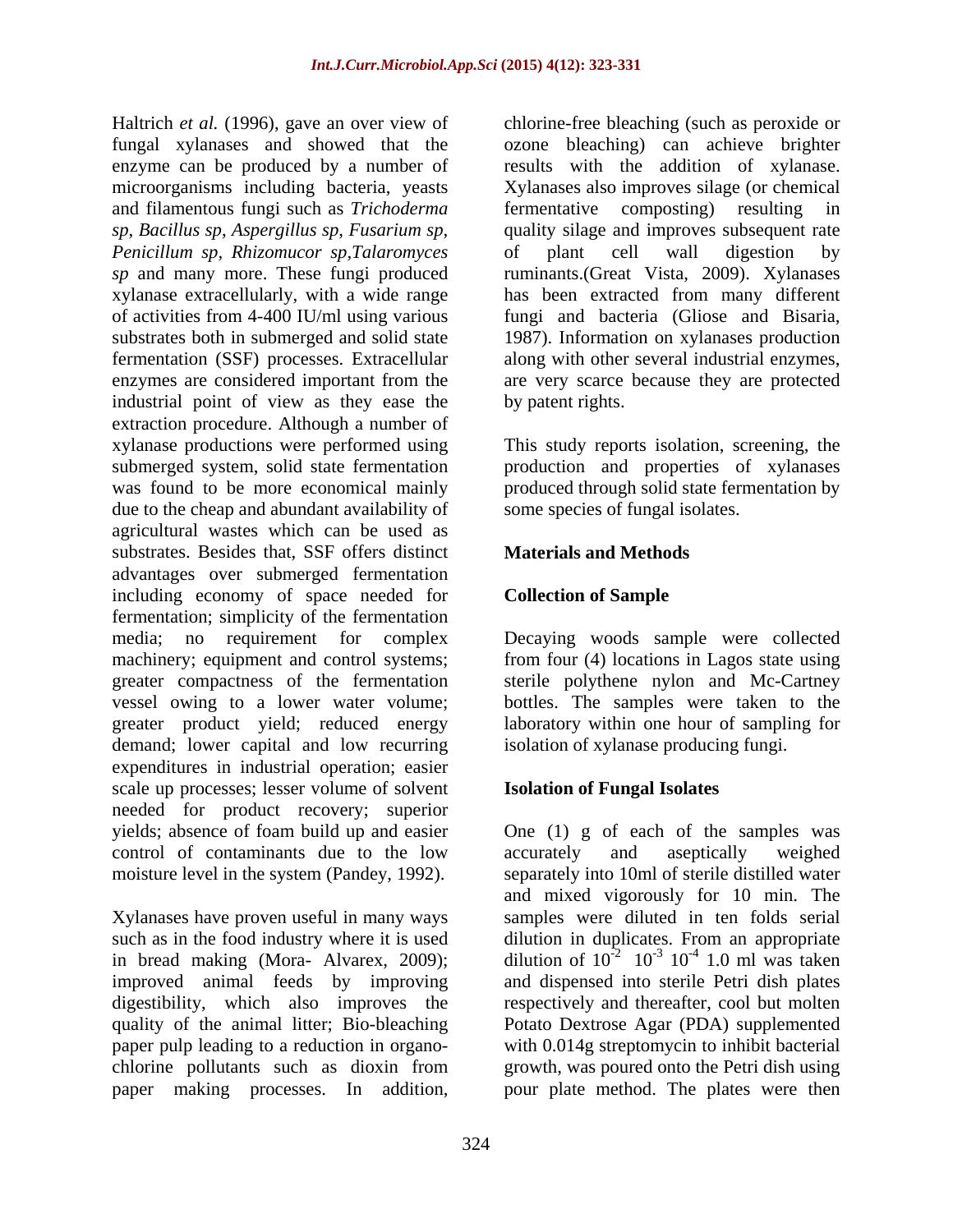incubated at  $28+/2$ <sup>0</sup>C for 5-7 days. The incubated at  $28+/2^0C$  for 5-7 days. The bydrocarbon utilizing fungi (moulds) was potential isolates were sub cultured and based on the keys and details on Smith's

#### **Screening and Selection for Hyper Producing Fungal Isolates of Xylanases using Xylan Fortified Agar (XFA)**

sterilized at  $121^{\circ}$ C for 15min. The xylan agar was poured into plates respectively, ask containing 50 ml of Horikoshi medium agar surface using sterile cork borers. The  $MgSO<sub>4</sub>$ .7H<sub>2</sub>O, 0.0 at pH 8.5. The borer (spot inoculation) and incubated at room temperature of  $25+/2$ <sup>0</sup>C for three (3) days. The clear zones were observed after

Identification was carried out based on the 1996). colony morphology and structural characteristics as observed under the light Enzyme Extraction microscope using wet mount technique. The fungal characteristics were described and Seven hundred millilitres of cold sterile identified based on description given by distilled water (4<sup>0</sup>C) was added to SSF Onions *et al.* (1981); Pitt and Samson medium (100g substrate) after cultivation. (2000). The observed moulds growth were The mixture was vigorously homogenized sub-cultured onto a fresh potato dextrose for 30 minutes at 200rpm. The solid biomass agar (PDA) plates and incubated at  $28 +/-$  residues were separated from the suspension  $2^{\circ}$ C for five (5) days. Pigment production by filtration through Whatman's filter paper  $2^{0}C$  for five (5) days. Pigment production was noted, and wet mount carried out by No.1. The cell free supernatant was used as picking fungal colony onto grease free slide containing two drops of Lactophenol Cotton blue. This wet preparation was covered with cover slip and viewed under X4, and X40<br>
objectives lenses The methods have been **Xylanase Assay** objectives lenses. The methods have been previously reported by Chukwura *et al.* (2007). Preliminary identification of

preserved on PDA slants. Introduction to Industrial Mycology (Onions hydrocarbon utilizing fungi (moulds) was based on the keys and details on Smith's *et al.,* 1981).

#### **Solid-State Fermentation Cultivation for Xylanase Production**

The selection of hyper producing strains of Cultivation was performed in 500ml xylanase was carried out on Potato Dextrose Erlenmeyer flask containing 100g of solid Agar (PDA) fortified with 1% w/v of xylan, substrate (sugar cane bagasse with the <sup>0</sup>C for 15min. The xylan addition of production medium containing surfaced dried in an oven set at  $45^{\circ}$ C. After containing (% w/v): sugar cane bagasse, 2.5, drying, 5mm size holes were made on the peptone, 0.6, beef extract, 0.6,  $KH_2PO_4$ , 0.1, plates were aseptically inoculated with the production medium and the trace elements fungal isolates on the holes made with cork were autoclaved separately. The flasks were  ${}^{0}C$  for three (3) known amount of sterilized trace elements the plates were flooded with Gram's Iodine. with  $1 \times 10^6$  /ml of the moistening agent and The area where there was no hydrolysis incubated for 5 days at ambient temperature (clear zone) was stained blue black.  $(28 \pm {}^{0}C)$ . The inoculum was prepared by **Identification of the Potential Producers** (MEA) at 37 **of Xylanase** were harvested using 0.1% Tween 80, and ask containing 50 ml of Horikoshi medium  $MgSO<sub>4</sub>.7H<sub>2</sub>O$ , 0.0 at pH 8.5. The cooled down at room temperature and a was added. The flasks were then inoculated growing the isolate on Malt Extract Agar 0C until sporulation**.** The spores poured onto the substrate (Smith *et al*., 1996).

## **Enzyme Extraction**

the crude enzyme source.

#### **Determination of Xylanase Activity**

#### **Xylanase Assay**

Xylanase activity was determined by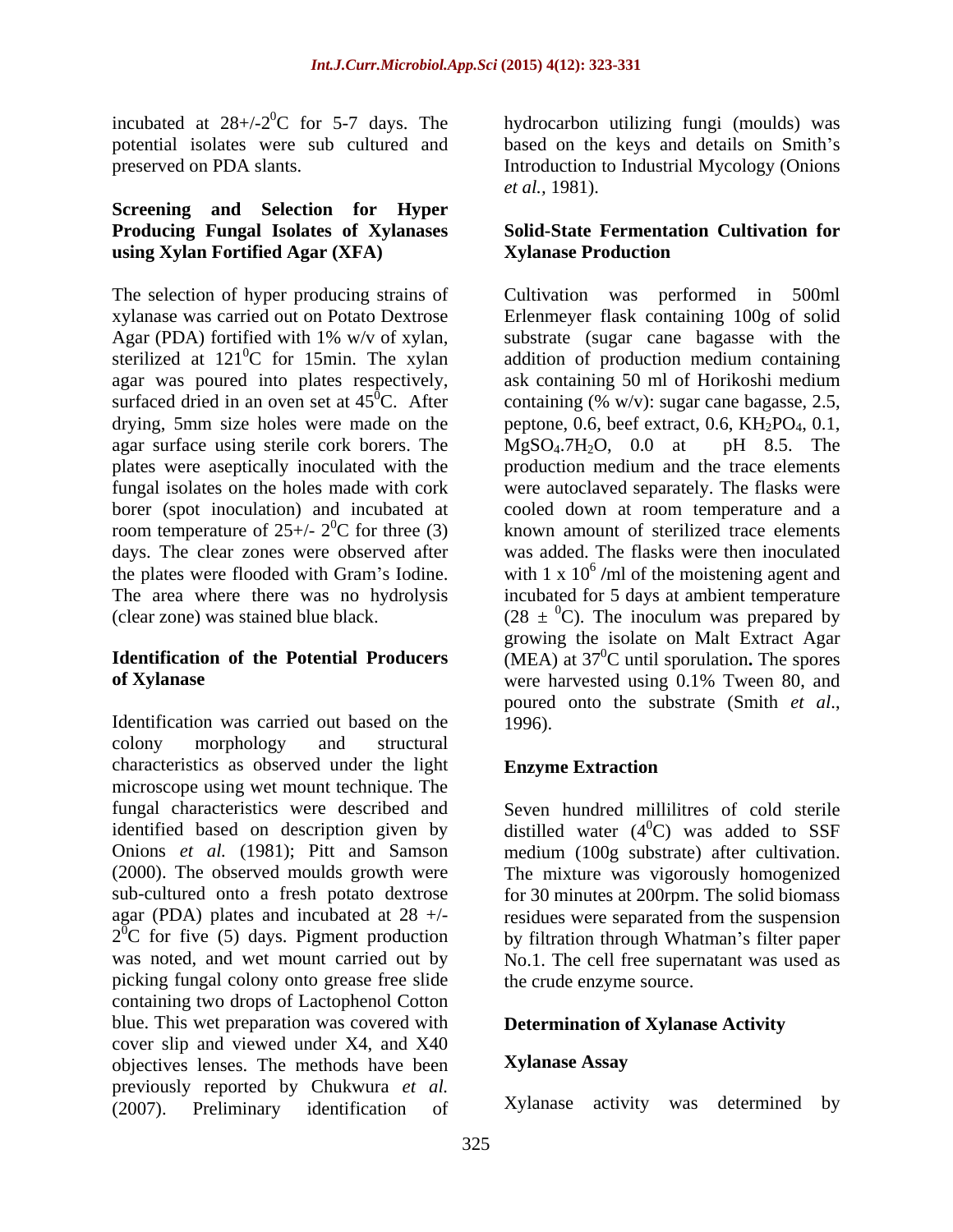following the method of Rickard and measurement of the activity of the enzyme. Laughlin (1980), using the standard curve of This is the activity of an enzyme per known concentration for xylose. Xylanase milligram of total protein (expressed in activity was measured as follows: A suitably units/mg). It is the amount of product diluted solution of the enzyme (1ml) was formed by an enzyme in a given amount of mixed with 1.0ml of 0.05M citrate buffer time under given conditions per milligram of (pH 4.8) and (1ml) of xylan. The test sample was placed in a water bath for 60 mins. Then immediately 3 ml of DNSA was Specific activity of the xylanase was added to the reagent mix, the test tubes were transferred and placed in a boiling water bath for 15 mins, absorbance was read at **Calculation** 540nm. One unit enzyme activity was defined as the amount of enzyme that Specific xylanase activity = Enzyme activity releases 1 μg of xylose per ml per min under the above assay conditions. Specific enzyme activity was expressed as units/mg of protein.

#### **Protein Determination**

Protein contents of the enzyme extracts were were isolated from decaying wood samples determined by following the method of showing their biological characteristics. On Lowry *et al* (1951) with Bovine serum xylan-agar, a total of twelve (12) isolates albumin as standard. Protein extract, 0.2ml were capable of exhibiting xylanolytic was measured in two tubes and 0.8ml activity with the diameter of the clear zones distilled water was added to it. Distilled ranging from 0.8- 3.6mm (Table 1). water was used as blank while BSA standard curve was equally set up, (200ug/ml), 20- 200mg/ml, 5.0ml of alkaline solution was added to all the tubes, mix thoroughly and allowed to stand for 10 mins, 0.5ml of Folin density was read at 600nm wavelength in a spectrophotometer (T70 PG Instrument UV 1.6cm, 1.8cm, 2.5cm, 1.9cm, 1.8cm, 2.5cm, nodel) The protein concentration was 2.8cm 1.9cm 0.8cm and 2.5cm model). The protein concentration was estimated using values extrapolated from the

The Specific activity of an enzyme gives the

time under given conditions per milligram of protein.

Specific activity of the xylanase determined using the formula below.

### **Calculation**

(units/ml) absorbance value

Protein concentration (mg/ml)<br> **Results and Discussion** 

A total number of thirty (30) mold strains

The identities of these xylanase hyper producing strains are reported using our reference codes in Tables 2 and 3.

C solution was added to all the test tubes The screening assay showed that isolates and left for 30mins after which the optical  $XM$ ,  $XD$ <sub>3</sub>,  $XA$ ,  $XM$ <sub>2</sub>,  $XJ$ ,  $XD$ <sub>2</sub>,  $XM$ <sub>6</sub>,  $XT$ , standard graph of protein.  $\mu$  that isolates  $XC_3$  and  $XM_6$  with clearance **Calculation:** statistically had the highest zones of **Determination of Specific Activity** Kamble and Jadhav (2012) which reported a  $XK$ , and  $XC_3$  had zones of clearance of 1.6cm, 1.8cm, 2.5cm, 1.9cm, 1.8cm, 2.5cm, 2.8cm, 1.9cm, 0.8cm, and 2.5cm respectively (Table 1). Observation showed zones of 2.5cm, and 3.6cm respectively clearance ( $p > 0.05$ ) (Table 1). This current study could compared with other existing work, thus it tallies with the observations of xylanase clearance zone of 33mm for a novel strain of *Bacillus* in India. The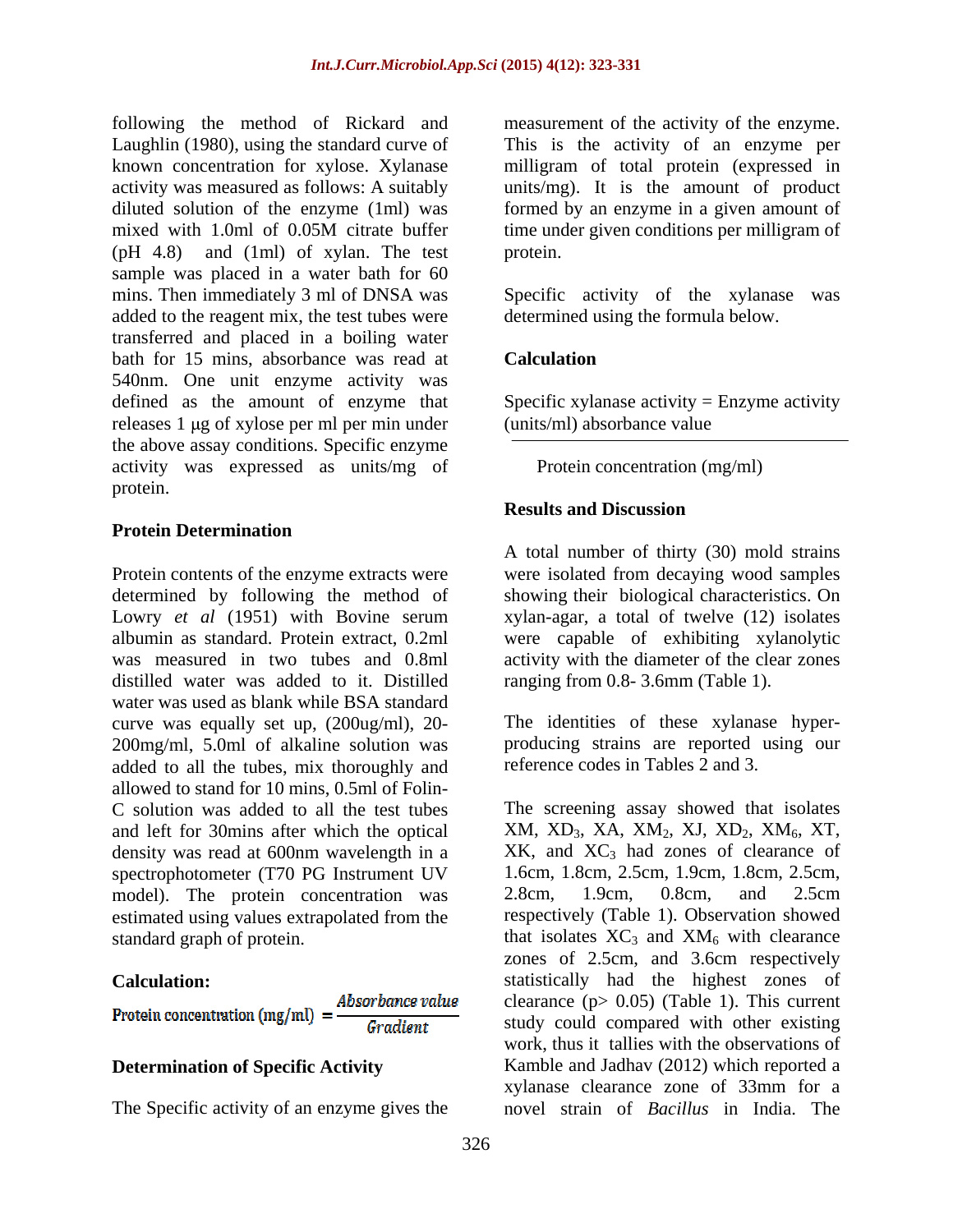identification of isolates  $XC_3$ , and  $XM_6$  were difference in xylanase activities in both determined using conventional tools and studies. identified to be *Aspergillus niger* and adapted to breaking down the xylan in industrial and cell physiological conditions.

Fungi are known to produce a lot of 236.4units/ml within 5days of fermentation hydrolytic enzymes including xylanase. Sharma *et al.* (2015) reported the isolation of 15 fungal species out of a total 90 fungal species including *Aspergillus* sp. S9 with enhanced/ appreciable xylanolytic *Bacillus polymyxa* and *Cellulomonas uda.* properties. Dhulappa and Lingappa (2013) reported the isolation of *Aspergillus tamarii* The specific xylanase activities of XC<sub>3</sub>, and with xylanase hyper-producing potentials.  $XM_6$  xylanase were 7287 and 7354 unit/mg The crude activities of xylanase of respectively (Table 6). This shows that *Aspergillus niger* (XC3) and *Trichoderma harzianum*  $(XM_6)$  were reported in Table 4. Observation showed that during solid state significant than the activity of *Aspergillus*  fermentation, the activities of xylanase of *niger* (p < 0.05). This implies that both *Aspergillus niger* increased progressively *Trichoderma harzianum*  $XM_6$  and from 42190units/ml by the  $24<sup>th</sup>$  hour of *Aspergillus niger*  $XC_3$  are good strains for from 42190 units/ml by the  $24<sup>th</sup>$  hour of Aspergillus niger XC<sub>3</sub> are good strains for fermentation. Similarly, the initial crude production of industrial xylanaseto tackle activity of *Trichoderma harzianum* xylanase was 42250units/ml on the zero hour and this increased progressively to 42410units/ml on<br>the 96<sup>th</sup> hour of Solid State Fermentation the 96 th hour of Solid State Fermentation investigation encountered *Bacillus cereus* (Table 4). Statistical analyses showed that strain from Bangladesh soil with specific optimum activities of xylanase of activities between 1.2mmol/min/mg to19.8 Aspergillus niger (XC<sub>3</sub>), and *Trichoderma* mmol/min/mg at various levels of *harzianum* (XM6) respectively (Table 5). purification. Goyal *et al.* (2005) reported the

Findings from this current study did not tally activity of 1500units/ml in *Streptomyces violaceorubes* using wheat bran as substrate. In this current study, the substrate used was sugar cane bagasse (previously reported to industrial enzymes production is the only be of high xylan (content). This difference in practised way of producing cost effective substrates used can justify the significant

studies.

*Trichoderma harzianum* respectively. These Also, on the use of agro-based agricultural fungi isolated from woods have been wastes, Irfan *et al.* (2012) reported in line cellulosic materials. Thus they are known to bagasse as substrate to produce xylanase of have genes for expression of xylanase. The crude activity of 45units/ml. The xylanase of xylanase usually is extracted under certain *Simplicillium obclaratum* MTCC 9604 with this present study the use of sugar produced through Solid State fermentation of wheat bran as sole carbon source was (Roy *et al.,* 2013). Rajesh and Rajesh (2012) observed crude activities of 11.4 and 13.58units/ml during Solid State fermentation of sugar cane bagasse by

> specific activities of *Trichoderma harzianum* xylanase were statistically more *Trichoderma harzianum* XM6 and wide range of industrial operations.

with the reports of Khurana *et al.* (2007) (CMC) by *Trichoderma viridi* to produce which documented an optimum xylanase vith crude activities of 5002 units, Roy and Rowshanul (2009) in a related mmol/min/mg at various levels of Solid State fermentation of maize straw, xylan powder and carboxymethyl cellulose 3990units, and 1523.3 units respectively.

> The use of cost effective substrate for enzymes for industrial applications.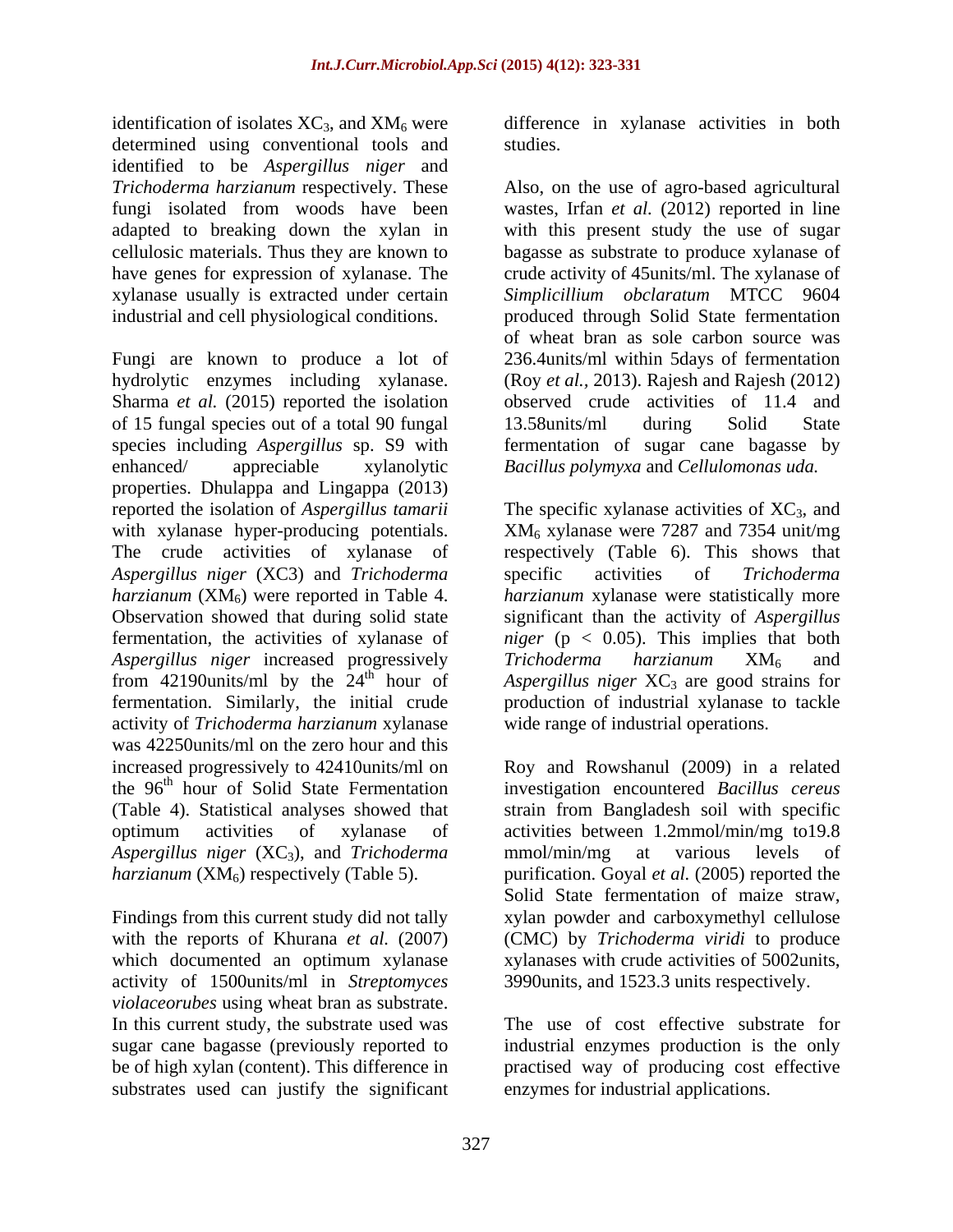| <b>Isolates code</b> |                            | Zones of clearance (cm) |                              |
|----------------------|----------------------------|-------------------------|------------------------------|
|                      |                            |                         | $AVERAGE \pm SD$             |
| XM                   |                            |                         | $1.6 \pm 0.141^b$            |
| $XD_3$               | 2.J                        |                         | $1.8 \pm 0.707^b$            |
| XA                   | 2.6                        | 2.3                     | $2.5 \pm 0.212$ <sup>c</sup> |
| $\mathbf{XM}_2$      | 2.5                        | 2.7                     | $1.9 \pm 0.141^b$            |
| XJ                   | 1.8                        | 1 Q                     | $1.8 \pm 0.000^b$            |
| $XD_2$               | $\Omega$<br>$\overline{a}$ | 2.8                     | $2.5 \pm 0.424$ <sup>c</sup> |
| $XM_6$               | 2.0                        | 3.6                     | $2.8 \pm 1.131^{\text{cd}}$  |
| <b>XT</b>            | $\mathcal{L}$ .            | 16                      | $1.9 \pm 0.919^a$            |
| XK                   | $0.8\,$                    | $0.8\,$                 | $0.8 \pm 0.000^{\text{a}}$   |
| XC <sub>3</sub>      |                            | 25<br>ل د ک             | $2.5 \pm 0.070^{\circ}$      |

| <b>Table 1</b> Zones of Clearance (Mm) of Molds Isolates on the Xylan Substrate |  |
|---------------------------------------------------------------------------------|--|
|                                                                                 |  |

Means followed by the same letter along the rows are not significantly different at  $p \Box 0.05$  (Duncan multiple range tests). S.D;standard deviation. R1 and R2 are replicates 1 and 2 respectively. S.D; Standard deviation deviation **development** and the contract of the contract of the contract of the contract of the contract of the contract of the contract of the contract of the contract of the contract of the contract of the contract of th

|                                    | S/no Isolate    | Pigmentation                       | Color of | Color of | Texture of surface                         | Probable organisms                              |
|------------------------------------|-----------------|------------------------------------|----------|----------|--------------------------------------------|-------------------------------------------------|
|                                    |                 | code (colony color)                | reverse  | medium   |                                            | the contract of the contract of the contract of |
|                                    | XA              | <b>Black</b>                       | Cream    | White    | Fluffy and aerial<br>mycelial              | Aspergillus niger                               |
| $\sim$<br>$\overline{\phantom{a}}$ | XC              | Verdigris<br>green                 | White    | Cream    | Highly fluffy and                          | Tricoderma                                      |
|                                    |                 | with<br>irregular<br>and<br>shape  |          |          | velvety                                    | harzianum                                       |
|                                    |                 | patches                            |          |          |                                            |                                                 |
|                                    | $XC_1$          | White peach to Pink<br>salmon pink |          | Cream    | Velvety and fluffy                         | Fusarium oxysporium                             |
|                                    | $XC_2$          | Sand brown                         | Brownish | Cream    | Velvety to floccose                        | Aspergillus terreus                             |
|                                    | XC3             | <b>Black</b>                       | Cream    | White    | Fluffy and aerial                          | Aspergillus niger                               |
|                                    |                 |                                    |          |          | mycelia                                    |                                                 |
| -6                                 | $\mathrm{XD}_2$ | Black                              | Cream    | White    | Fluffy and aerial<br>mycelia               | Aspergillus niger                               |
|                                    | $XD_3$          | Green                              | White    | White    | Slightly velvety to                        | Aspergillus fumigatus                           |
|                                    |                 |                                    |          |          | floccose                                   |                                                 |
|                                    | XJ              | Green                              | White    | White    | Velvety to floccose                        | Aspergillus fumigatus                           |
| $\Omega$                           | XK              | Green                              | White    | White    | Velvety and floccose                       | Aspergillus fumigatus                           |
| 10                                 | XM              | Brown                              | Brownish | White    | Velvety                                    | Aspergillus tamarii                             |
| 11                                 | $XM_2$          | Sand brown                         | Brownish | Cream    | Velvety to floccose                        | Aspergillus terreus                             |
|                                    | 12 $XM_6$       | Black                              | Cream    | White    | Fluffy and velvety<br>with aerial mycelial | Aspergillus niger                               |

**Table.2** Morphological Characteristics of Fungal Isolates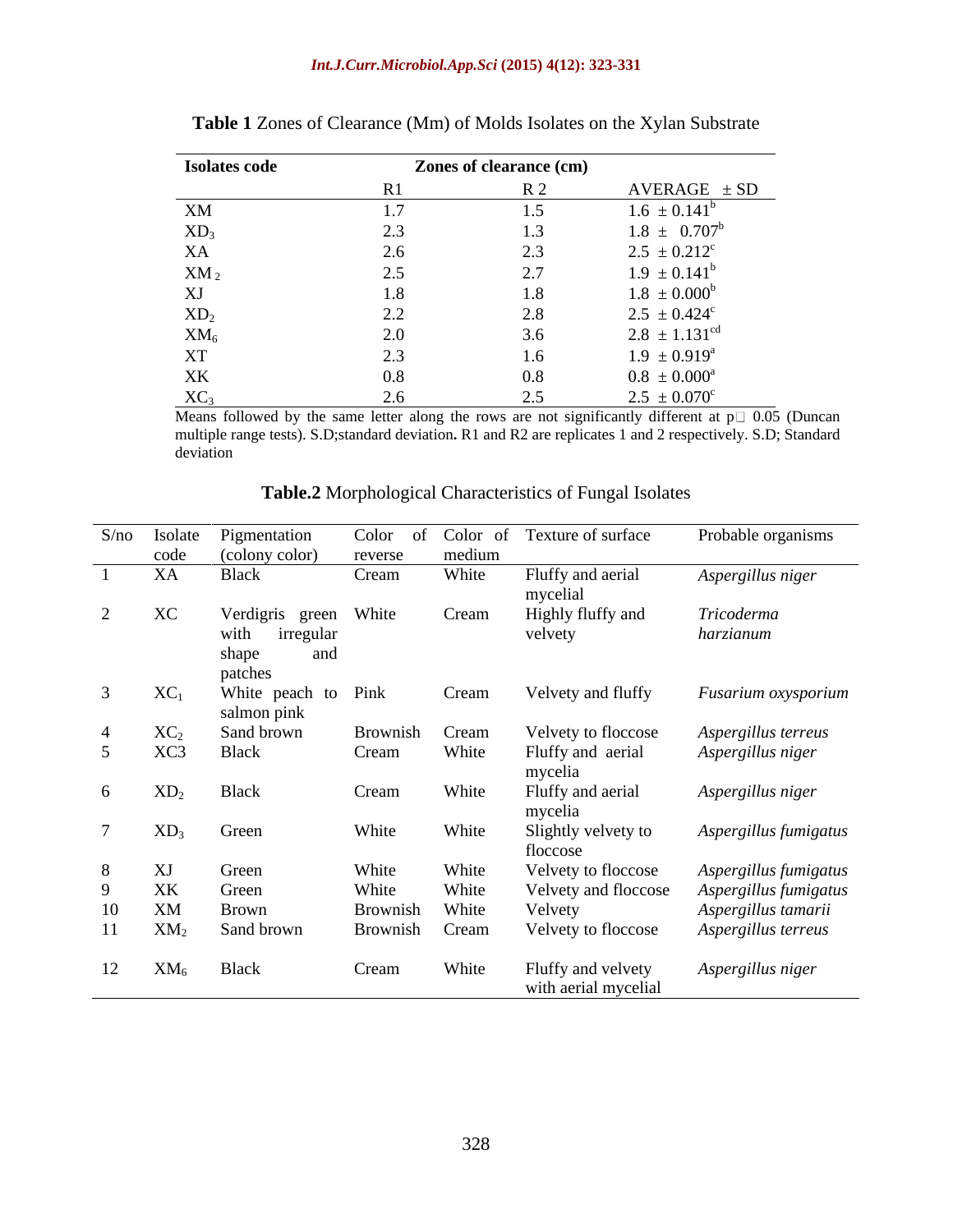|                | <b>S/NO ISOLATE</b>       | <b>MICROSCOPIC</b>                                               | <b>PROBABLE</b>     |
|----------------|---------------------------|------------------------------------------------------------------|---------------------|
|                | <b>CODE</b>               | <b>CHARACTERISTICS</b>                                           | <b>ORGANISMS</b>    |
| -1             | XA                        | Conidial heads round and radiates. Aspergillus niger             |                     |
|                |                           | Conidiopores colourless to brown and                             |                     |
|                |                           | smooth. Vesicles globose while phialides                         |                     |
|                |                           | borne directly on the vesicle. Metulae and                       |                     |
|                |                           | foot cells are usually present.                                  |                     |
| $2$ XC         |                           | Conidiopores bearing branches or phiali Tricoderma               |                     |
|                |                           | irregularly or in verticals at a right angle to <i>harzianum</i> |                     |
|                |                           | slide. Conigenous cells hyaline. Phialic                         |                     |
|                |                           | conidia D-septate, hyaline, glubose                              |                     |
|                |                           | elongated with truncate base and usually gre                     |                     |
|                |                           |                                                                  |                     |
| $\mathcal{R}$  | $XC_1$                    | Conidiogenous<br>cells                                           | hyaline, Fusarium   |
|                |                           | polyphialides, conidia, microconidia oxyspotrum                  |                     |
|                |                           | hyaline are oval to cylindrical even                             |                     |
|                |                           | curved. Macroconidia 3-5 septate.                                |                     |
|                |                           | Chlamydopores are produced.                                      |                     |
| $\overline{4}$ | $XC_2$                    | Conidial heads strongly, columnar, Aspergillus terreus           |                     |
|                |                           | conidiophores smooth and colourless.                             |                     |
|                |                           | Vesicle hemispherical and domeshaped.                            |                     |
|                |                           | Metulae closely packed. Metulae and                              |                     |
|                |                           | phialides are usually present. Conidia                           |                     |
|                |                           | small, smooth globose to sub-globose.                            |                     |
| 5 <sup>5</sup> | XC3                       | Conidia heads, round or globose large and Aspergillus niger      |                     |
|                |                           | radiate. Conidiopores colourless to brown                        |                     |
|                |                           | and smooth. Vesicles globose while                               |                     |
|                |                           | phialides borne directly on the vesicle.                         |                     |
|                |                           | Metulae and frot cells are usually present.                      |                     |
|                |                           |                                                                  |                     |
| 6              | $XD_2$                    | Same as above                                                    | Aspergillus niger   |
| $7^{\circ}$    | $XD_3$                    | Conidial heads columnar of varying Aspergillus                   |                     |
|                |                           | length. Canidiophores smooth, short and fumigatus                |                     |
|                |                           | often greenish, vesicles flask-shaped and                        |                     |
|                |                           | greenish, phialides borne directly on the                        |                     |
|                |                           | vesicles. Conidial small, globose rough.                         |                     |
|                |                           | Cleiothecia white to off white producing                         |                     |
|                |                           | 8-spored axi.                                                    |                     |
| 8              | XJ                        | Same as above                                                    | Aspergillus         |
|                |                           |                                                                  | fumigatus           |
| -9             | XK                        | Same as above                                                    | Aspergillus         |
|                |                           |                                                                  | fumigatus           |
| 10             | XM                        | Conidial heads large, radiate, vesicle thin Aspergillus tamarii  |                     |
|                |                           | walled, Metulae and phialides present.                           |                     |
|                |                           | Conidial dark cylindrical to pyriform and                        |                     |
|                |                           | closely roughened.<br>Same as $XC_2$                             | Aspergillus terreus |
| 11<br>12       | XM <sub>2</sub><br>$XM_6$ | Same as $XD_2$                                                   | Aspergillus niger   |
|                |                           |                                                                  |                     |

# **Table.3** Microscopic Characteristics of Fungal Isolates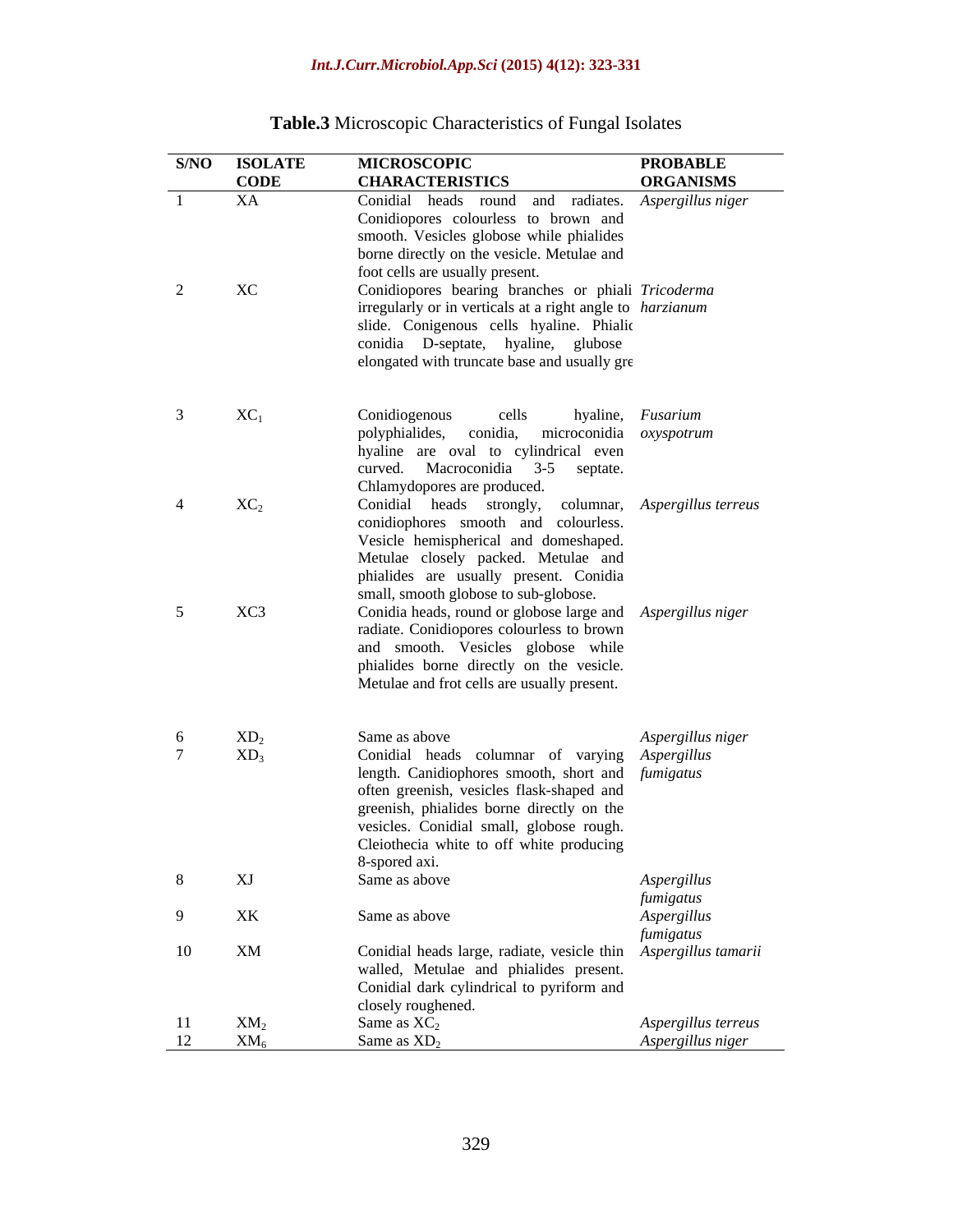#### *Int.J.Curr.Microbiol.App.Sci* **(2015) 4(12): 323-331**

|                | <b>Enzyme Activity (unit/ml)</b> |                         |
|----------------|----------------------------------|-------------------------|
| Time           | $\mathbf{v}$                     | XM <sub>6</sub>         |
| 0 <sub>h</sub> | 32870.00 <sup>a</sup>            | $40700.00$ <sup>t</sup> |
| 24h            | $42190.00^{b}$                   | $42250.00^{b}$          |
| 48h            | $42280.00^{b}$                   | 42440.00°               |
| 72h            | 42300.00                         | 42470.00                |
| 96h            | $42400.00^{\circ}$               | $42410.00^{\circ}$      |
| 120h           | $42410.00^{\circ}$               | $42350.00^{\mathrm{t}}$ |

**Table.4** Changes in the Activities of Xylanase Produced by Fungal Isolates During the 120hrs Study

XC; *Trichoderma harzianum*, XM6; *Aspergillus niger*

Means followed by the same letter along the rows are not significantly different at  $p \Box$ 0.05 (Duncan multiple range tests). S.D; standard deviation

**Table.6** Specific Activities Of *Tricoderma Harzianum* And *Apergillus niger* Xylanases Harvested At 120hrs

| Time $(120h)$               | <b>Enzyme Activity</b> | 'rotein Content. | <b>Specific activity</b> |
|-----------------------------|------------------------|------------------|--------------------------|
|                             |                        |                  |                          |
|                             | (unit/ml)              | (mg/ml           | unıt/mg                  |
| $\overline{r}$<br>$\Lambda$ | $42410.00^\circ$       | J.OJ             | $7287.0^{\text{a}}$      |
|                             |                        |                  |                          |
| XM <sub>6</sub>             | 42350.00 <sup>°</sup>  | $ -$             | $7352.0^b$               |

Means followed by the same letter along the rows are not significantly different at  $p \Box 0.05$  (Duncan multiple range tests). S.D; standard deviation

which have been utilized for xylanase production include: soya oil cake, wheat bran, tomato pomace, avicel, wheat straw, References rice bran, brewers spent grains (Motta *et al.,*

Research findings from this current activities. Part 1: Xylanase. Pure and investigation have established great Applied Chem. 59 (12): 1739-1752. potentials of two fungal strains sourced from the local environment for production of xylanase. Also, this study showed that sugar cane bagasse which is waste lacks value and can be utilized extensively for xylanase Depending on the abundance, other wastes<br>
which have been utilized for vylanase for the teaming population of youths.<br>
production include: soya oil cake, wheat<br>
for the teaming population of youths.<br>
for the chan, brewers

It is recommended that the industries using xylanase and FIIRO as research institute should collaborate and advance the study to<br>Production of fungal xylanases. commercial scale. This is the only practical way to stop importation of xylanase, create

Depending on the abundance, other wastes and create employment in various industries for the teaming population of youths.

#### **References**

- 2014; Orji et *al.,* 2014). Gliose, T.K. and Bisaria, V.S. (1987). Measurement of Hemicellulose activities. Part 1: Xylanase. Pure and Applied Chem. 59 (12): 1739-1752.
	- Goyal., M., Kalra, K.L, Sareen, V.K, Soni, G. (2008). Xylanase production with xylan rich lignocellulosic wastes by a local soil isolate of Trichoderma viride. *Brazilian Journal of Microbiology, 39*: 535-541
- production. Great Vista, C. (2009). Xylanase enzyme product information. Biochemicals. E :/ Xylanase. Html.
	- Haltrich, D., Nidetzky, B., Kulbe, K.D., Steiner, W. and Zupaneie, S. (1996). Production of fungal xylanases. *Bioresource Technology, 58:* 137-161.
	- Irfan, M., Nadeem, M., Syed, Q., and Baig, S. (2012). Effect of medium composition of